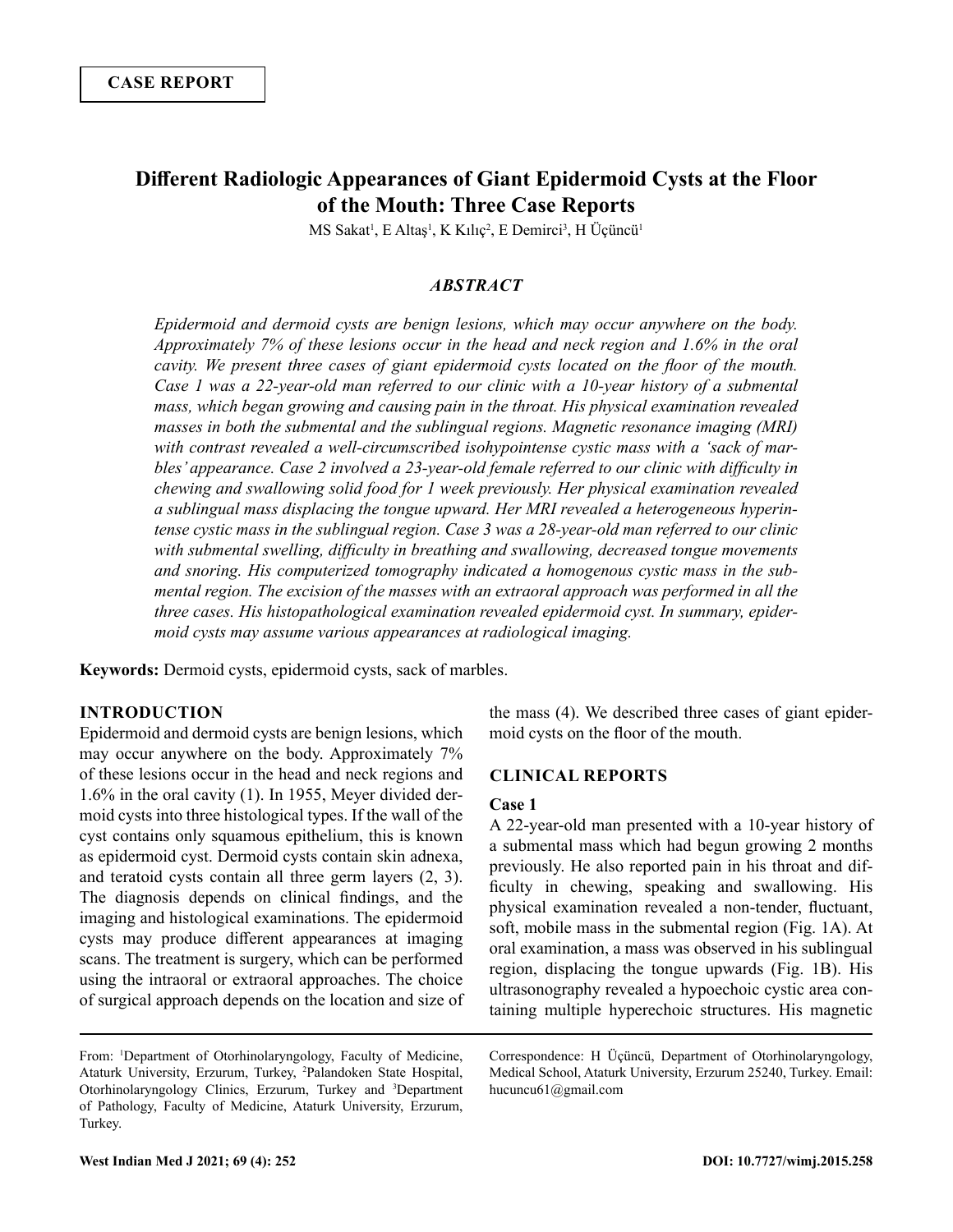

Fig. 1: The appearance of cystic mass. (A) At submental region. (B) At sublingual region.

resonance imaging (MRI) with contrast revealed a wellcircumscribed isohypointense cystic mass,  $7.5 \times 6.5$ cm in diameter, resembling a 'sack of marbles' in appearance due to the coalescence of fat into the small nodules. The gadolinium-enhanced images also showed a cystic mass with peripheral rim-like contrast uptake (Fig. 2). The mass was totally excised using an extraoral approach. His histopathological examination revealed portions of an encapsulated specimen lined with a multilayered epidermal-type benign squamous epithelium (Fig. 3) and containing keratin in the lumen (Fig. 4). No adnexal structures in the cyst wall or evidence of malignancy was observed. The histopathological diagnosis of his mass was epidermoid cysts.



Fig. 2: (A) Axial T2-weighted images show cytic hyperintense mass with sack of marbles (coalescence of fat into the small nodules) in the floor of the mouth. (B) Axial T1-weighted images show izohypointense cystic mass in the mouth base. (C) Gadolinium-enhanced axial T1-weighted images show cystic mass with peripheral rim-like contrast enhanced.

# **Case 2**

A 23-year-old female presented with difficulty in chewing and swallowing solid food over the previous week. She also had a 1-month history of a non-tender mass in the submental region. There was no history of trauma or surgery to the oral cavity or neck. Her physical examination revealed a sublingual mass displacing the tongue upward. Her MRI revealed a heterogeneous hyperintense cystic mass in the sublingual region,  $4 \times 4 \times 5$  cm in size (Fig. 5). A surgical excision was performed on her under



Fig. 3: (HE,  $\times$  50) Histological section shows the cyst containing keratinous material arranged in laminated layers and is lined by stratified squamous epithelium.



Fig. 4: (HE,  $\times$ 100) Higher magnification showing that the cyst wall is composed of several layers of stratified squamous epithelium including the granular layer (arrows) and the cyst containing keratinous material (asterisks).



Fig. 5: T1-weighted MR images show heterogeneous hyperintense cystic mass at sublingual region. (A) Axial, (B) sagittal.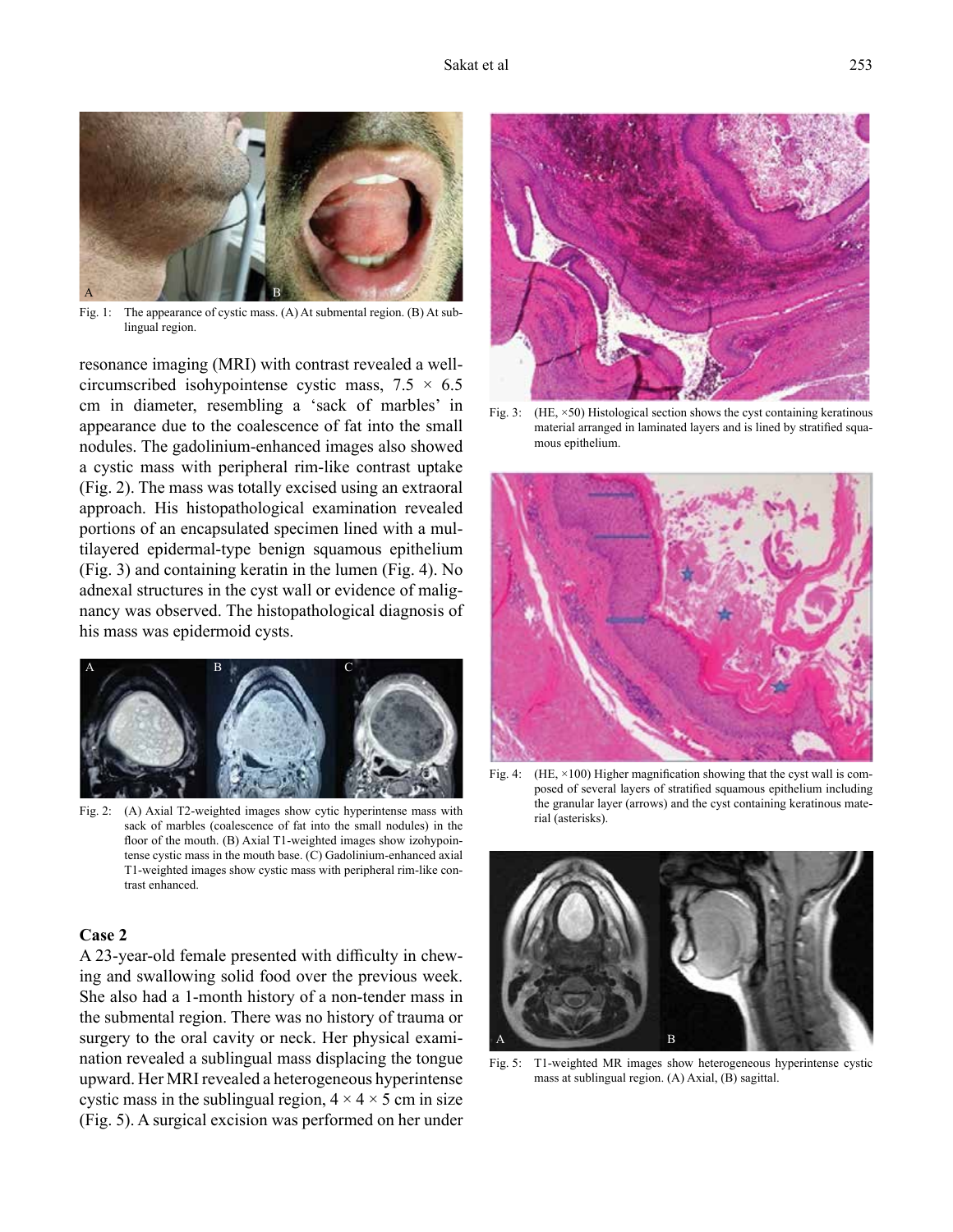general anaesthesia using an extraoral approach. The mass lying under her mylohyoid muscle and extending towards the base of her tongue at a deeper location was excised. At her histological examination, the diagnosis was epidermoid cysts.

#### **Case 3**

A 28-year-old man was referred to Department of Otolaryngology, Ataturk University Faculty of Medicine, Erzurum, Turkey, with dyspnoea, shortness of breath and a painless, growing mass in the submental region. The patient had been monitored and treated for obstructive sleep apnoea syndrome (OSAS) for 2 years prior to his referral to our clinic due to his typical OSAS symptoms such as snoring and daytime sleeplessness. At his physical examination, a painless, mobile, soft mass was observed in the submental region. His computerized tomography (CT) indicated a homogenous cystic mass in the submental region, beginning from the corpus of the hyoid bone and passing through the base of the tongue,  $5 \times 5 \times 6$  cm in size (Fig. 6). His surgical excision was performed under general anaesthesia using an extraoral approach. His histopathological examination revealed epidermoid cysts. A considerable alleviation of his OSAS findings was achieved after the surgical intervention.



Fig. 6: CT images show homogenous cystic mass at submental region. (A) Sagittal, (B) axial.

# **DISCUSSION**

Numerous disorders may affect the submandibular region and the floor of the mouth. These include congenital lesions such as dermoid cysts, lymphoepithelial cysts and thyroglossal cysts, benign or malignant tumours of the salivary glands or mesenchymal tissues, and infections such as periapical abscess, perichondritis or sialadenitis (4).

Epidermoid cysts may be congenital or acquired. The pathogenesis of these cysts is unclear. Congenital cases arise from the ectodermal residual tissues, while the acquired lesions arise from trauma, inflammation or surgery (5). The epidermoid cysts are generally diagnosed at young ages, especially in the second or third decades (4). Our patients were aged 22, 23 and 28 years, respectively.

Physical examination alone is not enough to diagnose diseases of this region. On CT scans, dermoid cysts appear as thin-walled, unilocular masses with a central cavity. The central cavity is filled with a homogenous, hypoattenuating (0–18 HU) fluid material with multiple marbles. The 'sack of marbles' appearance resulted from the coalescence of fat into the small nodules and was virtually pathognomonic for dermoid cysts in this location (6). Epidermoid cysts exhibited fluid attenuation at CT and can also produce the sign known as 'sack of marbles' (7). At MRI, epidermoid cysts had the same signal intensity as fluid (7). Due to these various appearances at imaging, CT and MRI are not sufficient to distinguish epidermoid cysts from other cystic lesions. However, these methods are still important in assisting the surgeon in choosing the appropriate surgical approach.

The specific diagnosis depends on the histopathological examination after the surgical excision (8). Epidermoid cysts are known as 'pearly tumours' because of their shiny, smooth and waxy character at their macroscopic examinations. Histologically, epidermoid cysts are lined by a thin squamous epithelium which is rarely calcified. The cysts contain debris from desquamating lining of the epithelium, keratin and cholesterol (9).

The only effective treatment of these lesions is surgical enucleation. The surgical approach employed varies according to the size and location of the mass. Although intraoral approaches give better cosmetic and functional results, it is preferable to remove small and middle-sized tumours intraorally. Extraoral approaches were recommended for larger cysts (1, 8). Extraoral approaches were employed in our cases due to the size of the cysts.

The prognosis was good. Recurrence or relapse is extremely rare after surgery. No recurrence was observed in our cases after the 6-month follow-up.

Epidermoid cysts are rare lesions of the head and neck region, which are generally asymptomatic until the increased mass causes pressure symptoms. As in case 3, epidermoid cyst may rarely lead to OSAS. The presence of epidermoid cyst should be investigated in patients with OSAS complaints. Epidermoid cysts may exhibit various appearances on imaging studies. We describe three cases of giant epidermoid cysts on the floor of the mouth with different appearances at radiological imaging.